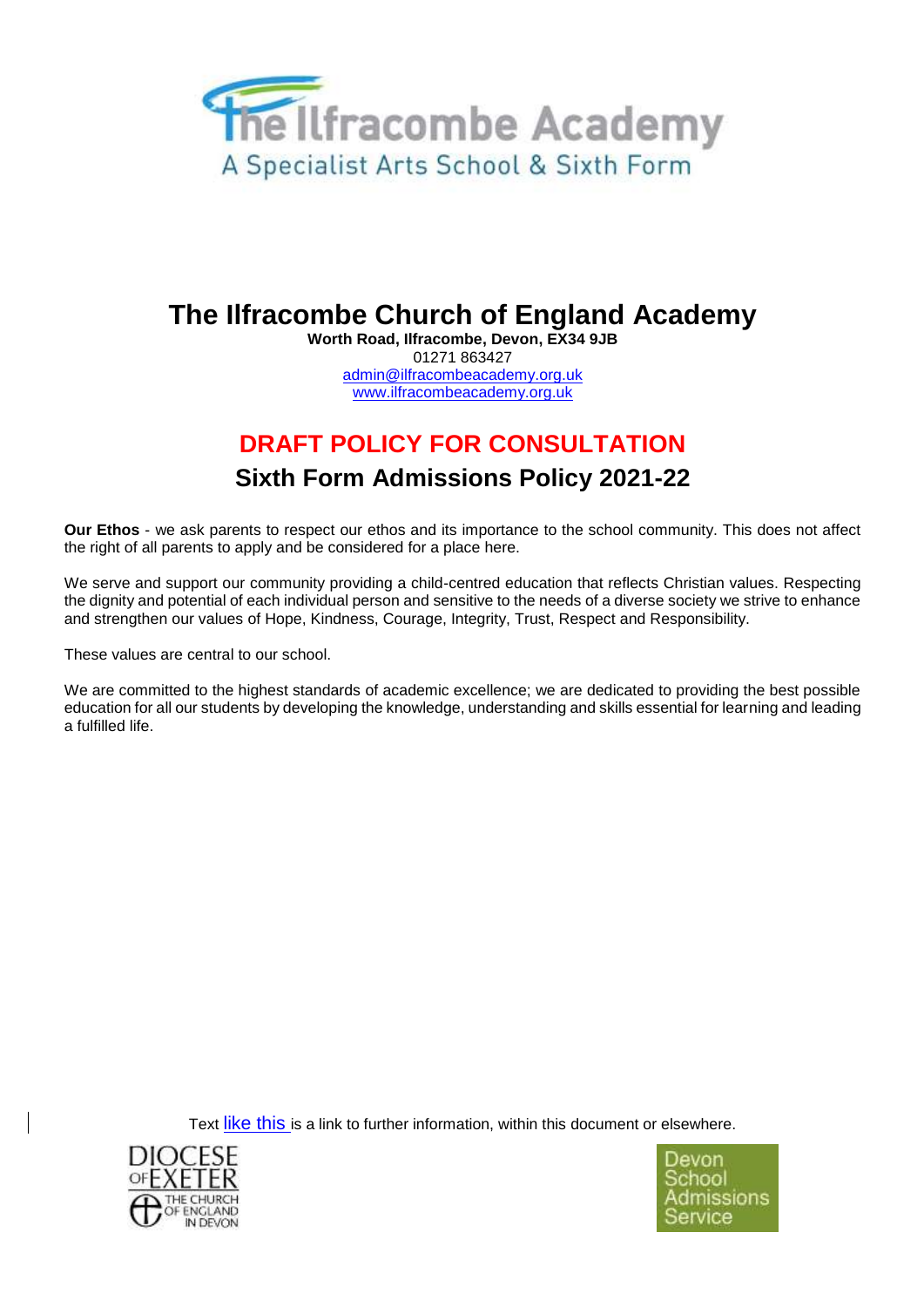#### <span id="page-1-0"></span>**Key information** – for definitions and notes see [Appendix A](#page-5-0)

| Department for Education school number          | 878-4001                                               |                     |
|-------------------------------------------------|--------------------------------------------------------|---------------------|
| This school's age range of children             | $11 - 18$                                              |                     |
| Type of school                                  | Secondary with sixth form, academy                     |                     |
| Admissions authority                            | St. Christopher's Church of England (Secondary) Multi- |                     |
|                                                 | <b>Academy Trust</b>                                   |                     |
| Normal round Published Admission Number         | Year 7 intake, 2021-22                                 | 210                 |
|                                                 | Year 12 intake                                         | 30                  |
|                                                 |                                                        | external candidates |
| Linked school whose children have priority when | There are no linked schools for sixth form admissions  |                     |
| transferring to this school                     |                                                        |                     |
| Designated religious character                  | No                                                     |                     |
| Admissions catchment area                       | Yes                                                    |                     |
| <b>Supplementary Information Form</b>           | No                                                     |                     |

| <b>Applications</b>     | <b>Normal round into Year 12</b>  | In-Year                               |
|-------------------------|-----------------------------------|---------------------------------------|
| Where to apply          | paper form D-CAF5 at              | paper form D-CAF5 at                  |
|                         | devon.cc/applicationforms or from | devon.cc/applicationforms or from the |
|                         | the school office                 | school office                         |
| When to apply           | 1 September 2020 to               | from 1 June 2021 for Year 13          |
|                         | 30 November 2020 <sup>1</sup>     | from 1 September 2021 for Year 12     |
| When places are offered | on 1 February 2021                | In response to each application       |
| When to appeal against  | from 28 February 2021             | After refusal                         |
| refusal                 |                                   |                                       |

| <b>Policy</b> determined on          | 24 February 2020                  |
|--------------------------------------|-----------------------------------|
| Consultation period                  | 1 November 2019 to 3 January 2020 |
| Contact for the admissions authority | Nikki Wheatlev                    |
| Amendments                           |                                   |
|                                      |                                   |
|                                      |                                   |

**Oversubscription criteria**: Any child whose Education, Health and Care Plan (EHCP) names this school will be admitted. Oversubscription criteria (to be used only if we need to prioritise applications - see [notes](#page-8-0) below):

- **1. Looked after children and children who were previously looked after but immediately after being looked after became subject to adoption, a child arrangements order, or special guardianship order.**
- **2. Priority will next be given to students living within the catchment area set out in the map below,<sup>2</sup> who are siblings of pupils on roll at this school.**
- **3. Priority will next be given to other students living within the catchment area.**
- **4. Priority will next be given to students living outside the catchment area, who are siblings of pupils on roll at this school.**
- **5. Priority will next be given to students of members of staff who have been employed at this school for more than two years or recruited within the past two years to fill a vacancy for which there was a skills shortage.**
- **6. Other students.**

1

[Tie breaker](file://///Ds.devon.gov.uk/docs/Exeter,%20County%20Hall/EALData/Shared/Admissions%20files%20for%20website/2021%20files/2021%20Oreston%20admissions%20policy.docx%23tiebreaker) – to prioritise applications in the same oversubscription criterion, we will use:

- a) straight-line distance from home to school and then,
- b) where distances are equal (within a metre) we will use an electronic list randomiser.

<sup>1</sup> Information relates to students who live in Devon (not Plymouth City Council or Torbay Council areas). For application dates and where to access application forms elsewhere, please contact your local council's admissions service.

 $2$  Students whose home lies on the boundary line will be considered to be in the catchment.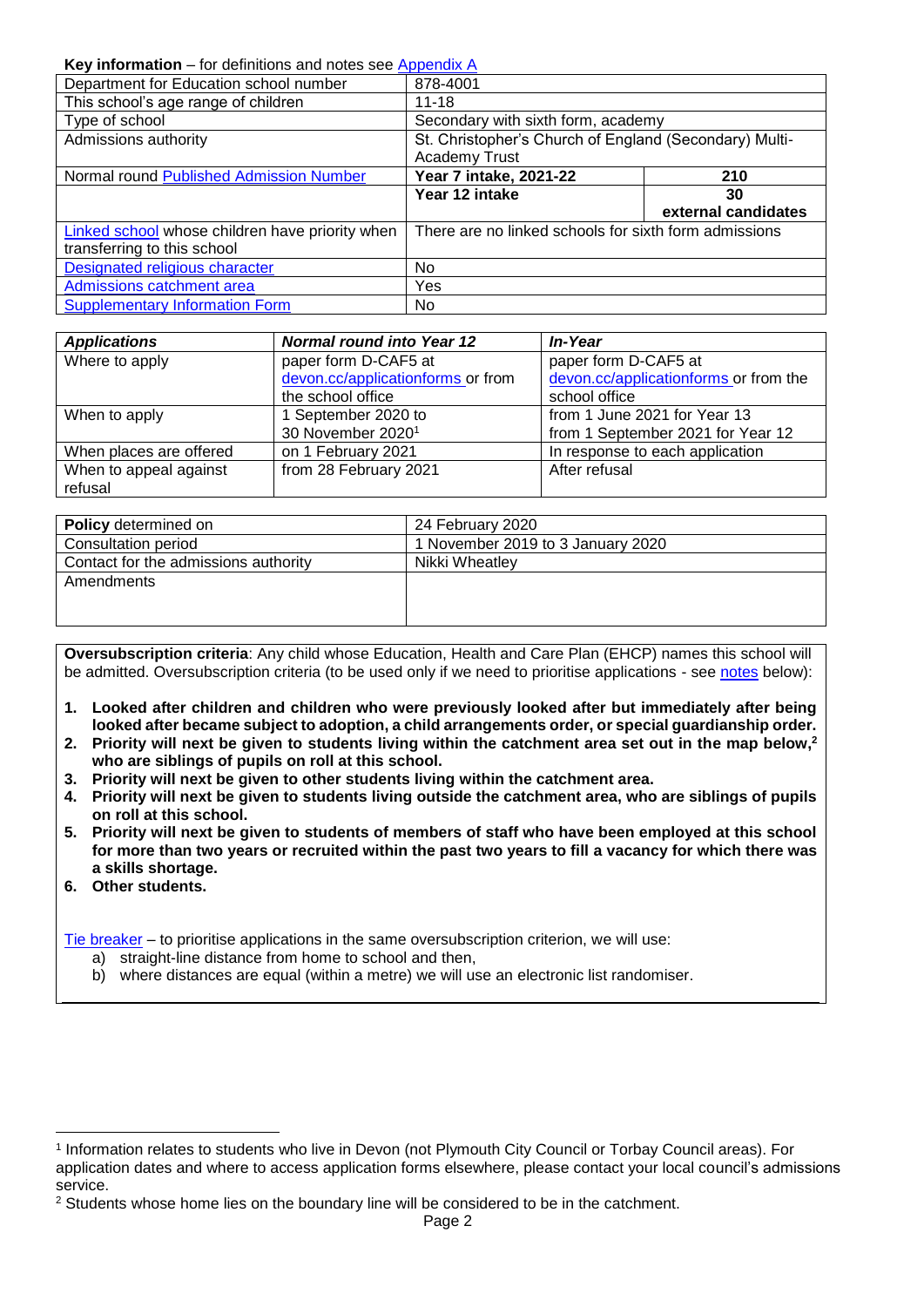## **Catchment Area**

Our catchment area is in the middle of the map, bordered by the blue line. It can be viewed in more detail at [devon.cc/schoolareamaps](http://devon.cc/schoolareamaps) to confirm whether addresses close to the boundary are inside or outside our area. We make measurements for admissions purposes to and from the green star for this school.

We welcome admissions applications for students living inside and outside our catchment area.



© Crown Copyright. All rights reserved. Devon County Council 100019783 2019

### **The Admissions Policy**

This policy is written to comply with the requirements of the [School Admissions Code,](https://www.gov.uk/government/publications/school-admissions-code--2) the [School Admissions Appeals](https://www.gov.uk/government/publications/school-admissions-appeals-code)  [Code](https://www.gov.uk/government/publications/school-admissions-appeals-code) and other relevant legislation so that:

- parents or students themselves will know how to apply for a school place, when to apply and what happens when an application is made;
- how many places are available at the normal intake into the school;
- our governors, principal and members of staff understand what to do;
- we are committed to fair, clear and consistent admissions procedures.

It should be read along with Devon County Council's [Step by Step and In-Year Guides](https://devoncc.sharepoint.com/:f:/r/sites/PublicDocs/Education/Children/Admissions/Composite%20Prospectus?csf=1&e=OwE5y2) to admissions, and [Education](https://devoncc.sharepoint.com/:f:/r/sites/PublicDocs/Education/Children/Admissions/Devon%20LA%20policies?csf=1&e=EC6jZg)  [Post 16 Transport Policy.](https://devoncc.sharepoint.com/:f:/r/sites/PublicDocs/Education/Children/Admissions/Devon%20LA%20policies?csf=1&e=EC6jZg)

For sixth form admissions, we do not take part in Local Authority co-ordinated admissions schemes.

Once an admissions policy is determined, it can't be amended except where it is permitted or required under the terms of the Admissions Code. Any amendments will be detailed in the [Key Information](#page-1-0) section above.

#### **How the Admissions Process works – who needs to apply**

Without exception, young people who wish to transfer to this sixth form must have a formal application for admission. This can be submitted by the young person or by his or her parent. Places aren't allocated automatically and no young person has a guarantee for admission. This includes those with siblings at the school.

Internal students – those who are in Year 11 at this school - do not have to make a formal application but must tell us a place is required AND meet the academic requirements for the courses they wish to study.

All students are required to complete a subject Options Form.

We welcome visits from parents and young people who are considering applying for a place here. This is an opportunity to see what this sixth form has to offer and we strongly recommend visits. They aren't a compulsory part of the admissions process and won't affect decisions on whether a place can be offered here. Visits can be arranged by contacting the school office.

Schools can't hold places in reserve in case a local parents or students forget to apply or in case a family moves to the area later – there are very limited circumstances when an application can be refused. The responsibility for making applications and for providing information or evidence in support of an application lies with parents or the student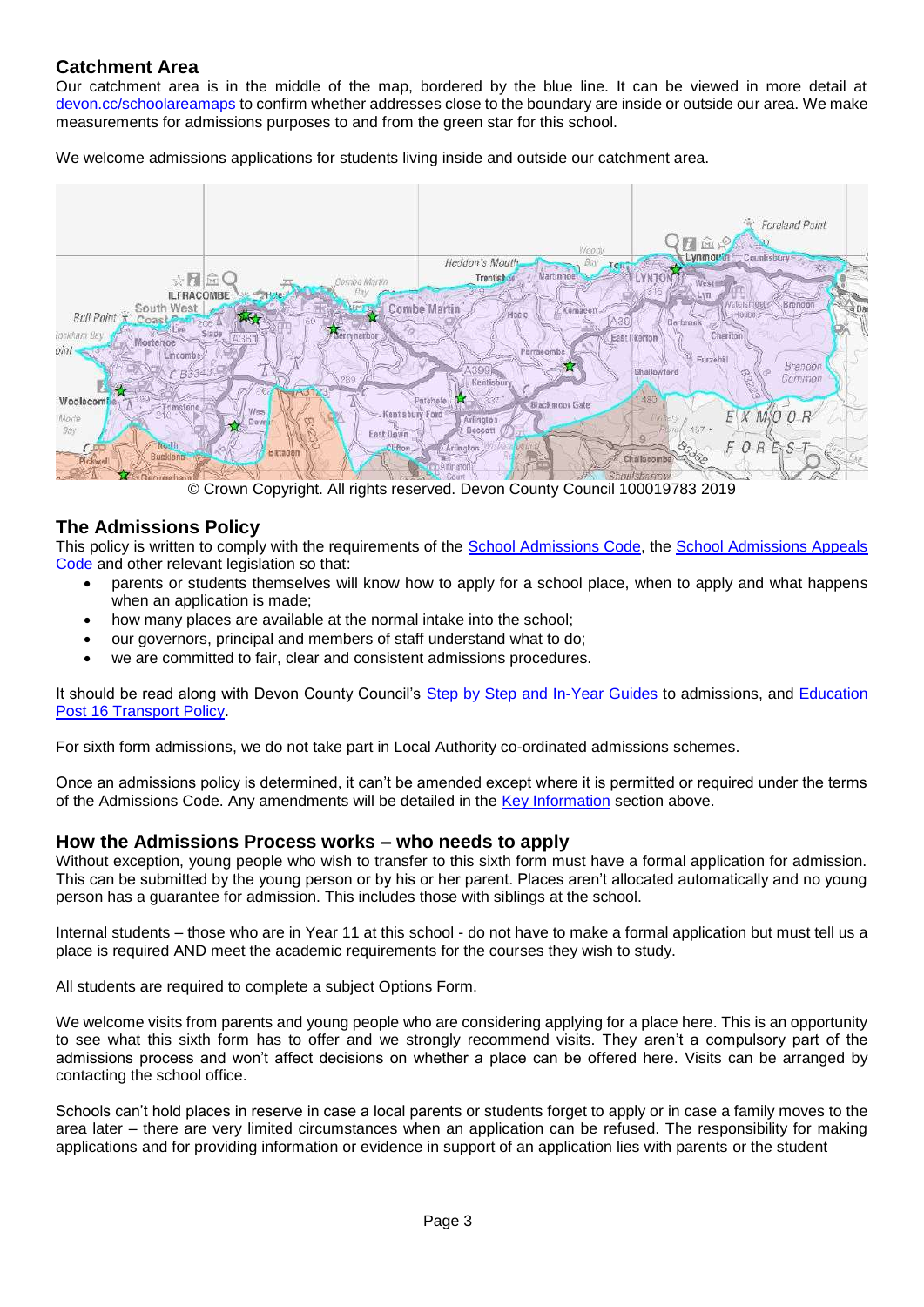## **How to apply for a place at the Normal Round – Year 12**

We ask all external students to complete the **D-CAF5,** Devon Key Stage 5 Common Application Form and to send it in to the sixth form office. Applications submitted after our closing date will be late, considered after those received on time. The form is available from the school office or at [http://devon.cc/applicationforms.](http://devon.cc/applicationforms)

#### **How to apply for a place at other times – In-Year Admissions**

Applications for admission made after **31 August 2020,** after the normal round, are called In-Year admissions. They can be also be made using the **D-CAF5**. All applications received by 2pm on the same day will be considered together, before later applications.

#### **When to apply for a place**

Applications for the start of Year 12 should be made between **1 September 2019,** the opening date of the normal round application process, and our closing date.

In-year admissions applications can be made at any time after the start of the Year 12 intake. Applications will not be considered, however, further in advance than 8 school weeks, ie 40 school days, (or 16 school weeks for students from UK service personnel families posted to a new area).

We offer advice and guidance including about potential admissions later into Year 12 and in Year 13 where transfers should be avoided wherever possible.

#### **What happens after an application is made?**

If there are fewer applications than places then no application is refused at the normal round. If there are more applications than there are places available, applications will be prioritised according to our oversubscription criteria [above.](#page-8-0) Offers will be conditional on the student meeting the academic requirements for the courses they wish to study

For In-Year admissions, we will reach a decision in response to applications within 5 school days of receipt of the application. We will give reasons for any refusal in writing to the LA promptly so that it can take a view whether the refusal is lawful where the refusal is not on the grounds that the sixth form is full.

#### **Outcomes of the application process**

If a place can be offered, the applicant will receive a letter confirming the offer of a place and we will look forward to the student starting with us either in the next Year 12 intake or as an in-year admission.

Unsuccessful applicants will receive a refusal letter and can appeal to an Independent Appeals Panel. We will add the student's name to a waiting list for vacancies.

#### **Admission of students outside their normal age group**

Parents (or students in their own right) may request admission outside their normal age group. To do so parents should include a request with their application, specifying why admission out of normal year group is being requested.

When such a request is made, we will make a decision on the basis of the circumstances of the case and in the best interests of the student concerned, taking into account the views of the principal and any supporting evidence provided by the parent.

We will ask applicants to say in writing with as much supporting evidence as they wish to provide why they are requesting admission outside the normal age group. The admissions authority will consider this evidence and reach a decision in the student's best interests. It will take into account:

- the parent's views:
- the views of the principal of this school:
- information about the student's academic, social and emotional development submitted by the parent;
- information about the student's medical history and the views of a relevant medical professional submitted by the parent;
- whether the child has previously been educated out of their normal age group;
- guidance from the Department for Education on the admission of summer-born children to Reception;
- whether the student may have fallen into a lower age group if it were not for being born prematurely.

Applicants who make a request should consider the implications of a student being taught out of the normal age group. Any school the student later moves on to will not be obliged to continue to educate him or her out of the normal age group.

The admissions authority will reach a decision on which Year Group it believes is appropriate for the student. It will then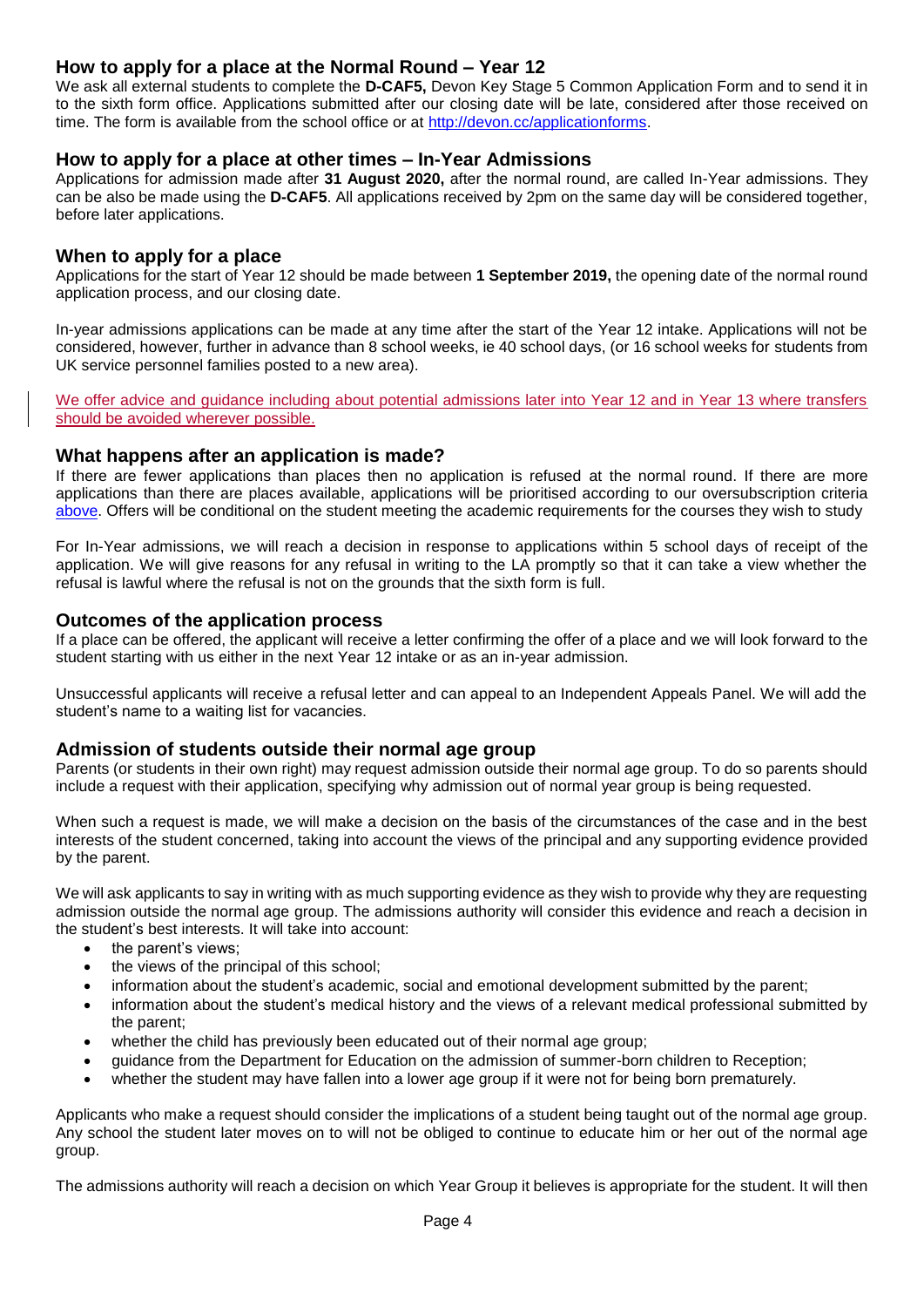reach a decision on whether a place can be offered as it would for any application in that Year Group. Where it doesn't agree to early admission to Year 12 – where the child would not have reached the age of 16 by the beginning of September – it will be its view that this is not a suitable setting for the student at that age. Under these circumstances, we will not accept an application for admission. There is no right of independent appeal against this decision.

### **Admission Appeals**

We will refuse admission when we believe that the Year Group is full and we are unable to meet the student's needs without causing prejudice to efficient education or the efficient use of resources. Whenever an application is refused, there will be a formal decision letter which will give a reason for refusal and advice about the parent's right of appeal to an Appeals Panel that is independent of this school.

#### **How to apply for a place in Years 7 to 11**

Applications for admission to Key Stage 3 and 4 must be made through Devon's co-ordinated admissions schemes. Information is available in our separate admissions policy for the main school.

## **Contacts for Further Information**

| <b>Devon School Admissions Service</b>                                                |
|---------------------------------------------------------------------------------------|
| primaryschooladmissions@devon.gov.uk or admissions@devon.gov.uk                       |
| Telephone contact through My Devon on 0345 155 1019 admissions@devon.gov.uk           |
| Devon County Council policies, information and admissions application forms           |
| devon.cc/admissionarrangements                                                        |
| devon.cc/admissions                                                                   |
| <b>Clerk to the Independent School Admissions Appeals</b>                             |
| 0345 155 1019 devon.cc/appeals                                                        |
| <b>Devon Education Transport Team</b>                                                 |
| Telephone contact through My Devon on 0345 155 1019 devon.cc/schooltransport          |
| <b>Children's Education Advisory Service</b> – advice for service families            |
| 01980 618244 enquiries@ceas.detsa.co.uk                                               |
| The Department for Education (DfE)                                                    |
| 0870 000 2288 www.education.gov.uk                                                    |
| The Education & Skills Funding Agency (ESFA)                                          |
| 0370 000 2288 www.gov.uk/government/organisations/education-and-skills-funding-agency |
| <b>Office of the Schools Adjudicator</b>                                              |
| 01325 735303 www.education.gov.uk/schoolsadjudicator                                  |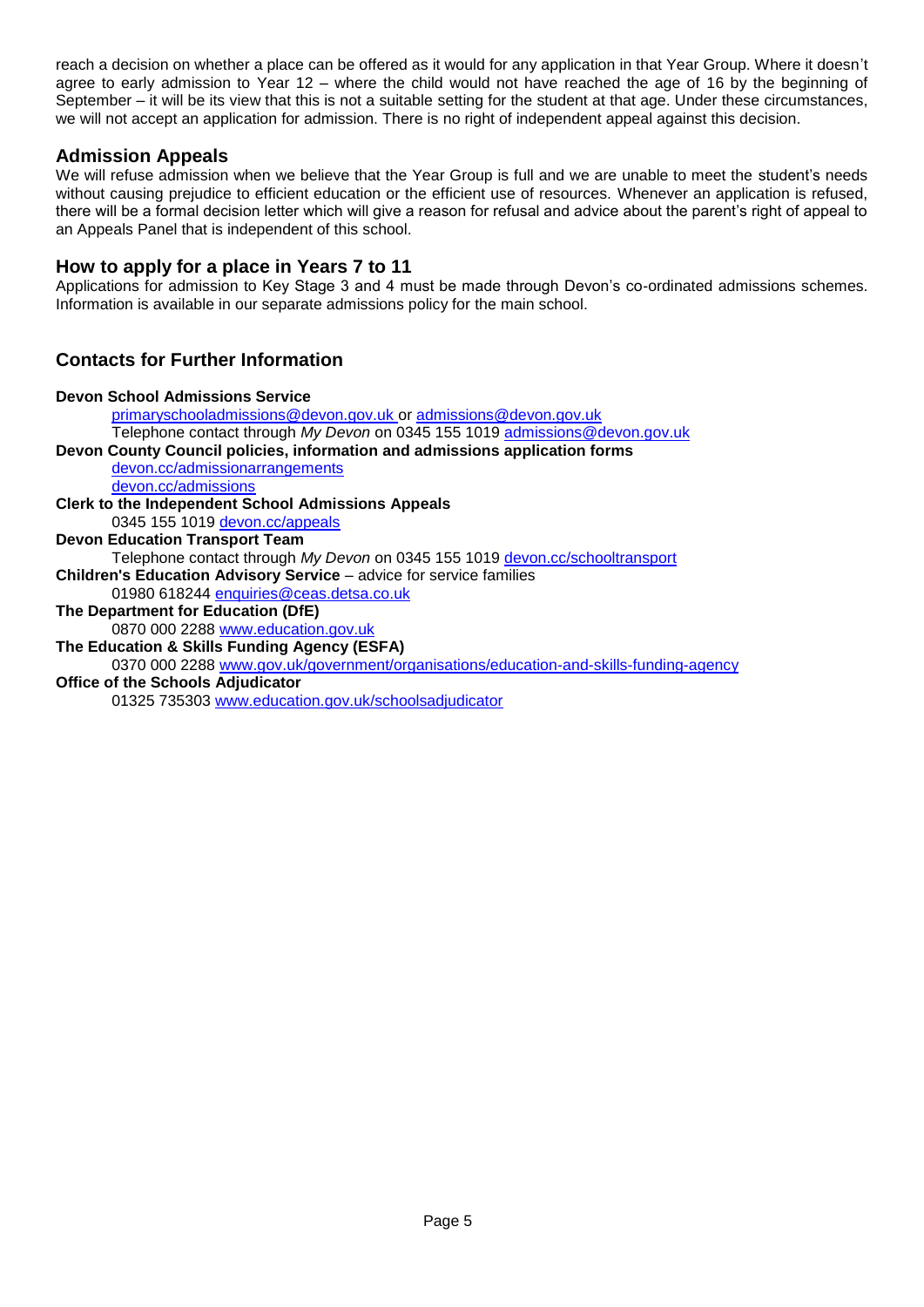<span id="page-5-0"></span>

| Appendix A - Definitions and explanatory notes |                                                                                                                                                                                                                                                                                                                                                                                                                                                                                                                                                                                                                                                                                                                                                                                                                                                                           |
|------------------------------------------------|---------------------------------------------------------------------------------------------------------------------------------------------------------------------------------------------------------------------------------------------------------------------------------------------------------------------------------------------------------------------------------------------------------------------------------------------------------------------------------------------------------------------------------------------------------------------------------------------------------------------------------------------------------------------------------------------------------------------------------------------------------------------------------------------------------------------------------------------------------------------------|
| Admissions authority                           | This is the body responsible for proposing, consulting on and determining the admissions<br>policy and for reaching decisions about offering or refusing applications.                                                                                                                                                                                                                                                                                                                                                                                                                                                                                                                                                                                                                                                                                                    |
| <b>Admission Number</b><br>or AN               | This is the equivalent of the Published Admission Number for after the school's intake year.<br>It indicates the minimum number of places available in the Year Group. It will often be the<br>same as the PAN originally determined for that Year Group when it was first entered the<br>school. It may be increased or decreased where the amount of accommodation has<br>changed or because of reorganisation in the school.                                                                                                                                                                                                                                                                                                                                                                                                                                           |
| Appeals                                        | Where we refuse admission, most refusals will be because we believe it would "prejudice<br>the provision of efficient education or the efficient use of resources". This is the principal<br>justification under the School Standards and Framework Act 1998 for refusing admission.<br>If we refuse admission, it will be in writing, there will be the right of appeal to an Independent<br>Appeals Panel and to a place on a waiting list. If an application for admission is<br>unsuccessful, parents have a statutory right of appeal to a panel which is independent of<br>the school. Appeal papers will either be sent with the refusal letter or can be requested from<br>the LA. Parents have at least 20 school days to return the papers, together with any<br>supporting evidence. (Papers can be submitted earlier than 20 days if a parent chooses<br>to). |
|                                                | The Clerk to the Independent Appeals Panel will give at least 10 days' notice of the appeal<br>date. Parents will also be told when to submit any further information to be considered.<br>Parents will receive evidence from us before the appeal hearing. After appeals are heard,<br>decision letters should be sent within 5 school days; notice of the decision is available by<br>telephone to the Appeals Clerk before then.                                                                                                                                                                                                                                                                                                                                                                                                                                       |
|                                                | Appeals at the normal round of admissions will be heard within 40 school days of the<br>deadline for lodging appeals. Where the application was not made in time for a decision to<br>be made on the national offer date, they will be heard within that 40-day period or, if that is<br>not possible, within 30 days of the appeal being lodged. In-year admission appeals must<br>be heard within 30 school days of the appeal being lodged.                                                                                                                                                                                                                                                                                                                                                                                                                            |
| Application                                    | For normal round admissions, applications are considered to have been made on our<br>closing date or the date when the application was submitted or amended with new<br>information if later. In-year applications are considered to have been made on the date they<br>are received. This must include any supporting evidence that is required – for example a<br>new address or evidence of a Child's in Care status.                                                                                                                                                                                                                                                                                                                                                                                                                                                  |
|                                                | It is an applicant's responsibility to make sure that the admissions authority we are informed<br>about changes to circumstances and eligibility for priority if, for instance, a sibling is taken<br>onto our roll after the closing date or the home address changes.                                                                                                                                                                                                                                                                                                                                                                                                                                                                                                                                                                                                   |
| <b>Catchment Area</b>                          | Many schools operate a catchment area. This is the geographical area that this school is<br>primarily intended to serve. There is a higher admissions priority for students who live in it.<br>Students living in a residential property split by the boundary line will be considered to be<br>living within the catchment area. The boundary line will then be reviewed for future<br>applicants                                                                                                                                                                                                                                                                                                                                                                                                                                                                        |
| Children formerly in<br>Care (Looked After)    | These children were looked after until they were adopted (see the Adoption and Children<br>Act 2002 section 46) or made the subject of a child arrangements order or a special<br>guardianship order (Children Act section 14A). Child arrangements orders are defined in<br>s.8 of the Children Act 1989, as amended by s.12 of the Children and Families Act 2014.                                                                                                                                                                                                                                                                                                                                                                                                                                                                                                      |
| Chronological Year<br>Group                    | This is the group of children usually taught together according to their date of birth. Children<br>born between 1 September and 31 August have the same chronological Year Group.                                                                                                                                                                                                                                                                                                                                                                                                                                                                                                                                                                                                                                                                                        |
| Common Application                             | We use the D-CAF5 provided by the LA for all applications to our sixth form.                                                                                                                                                                                                                                                                                                                                                                                                                                                                                                                                                                                                                                                                                                                                                                                              |

 $\overline{\phantom{a}}$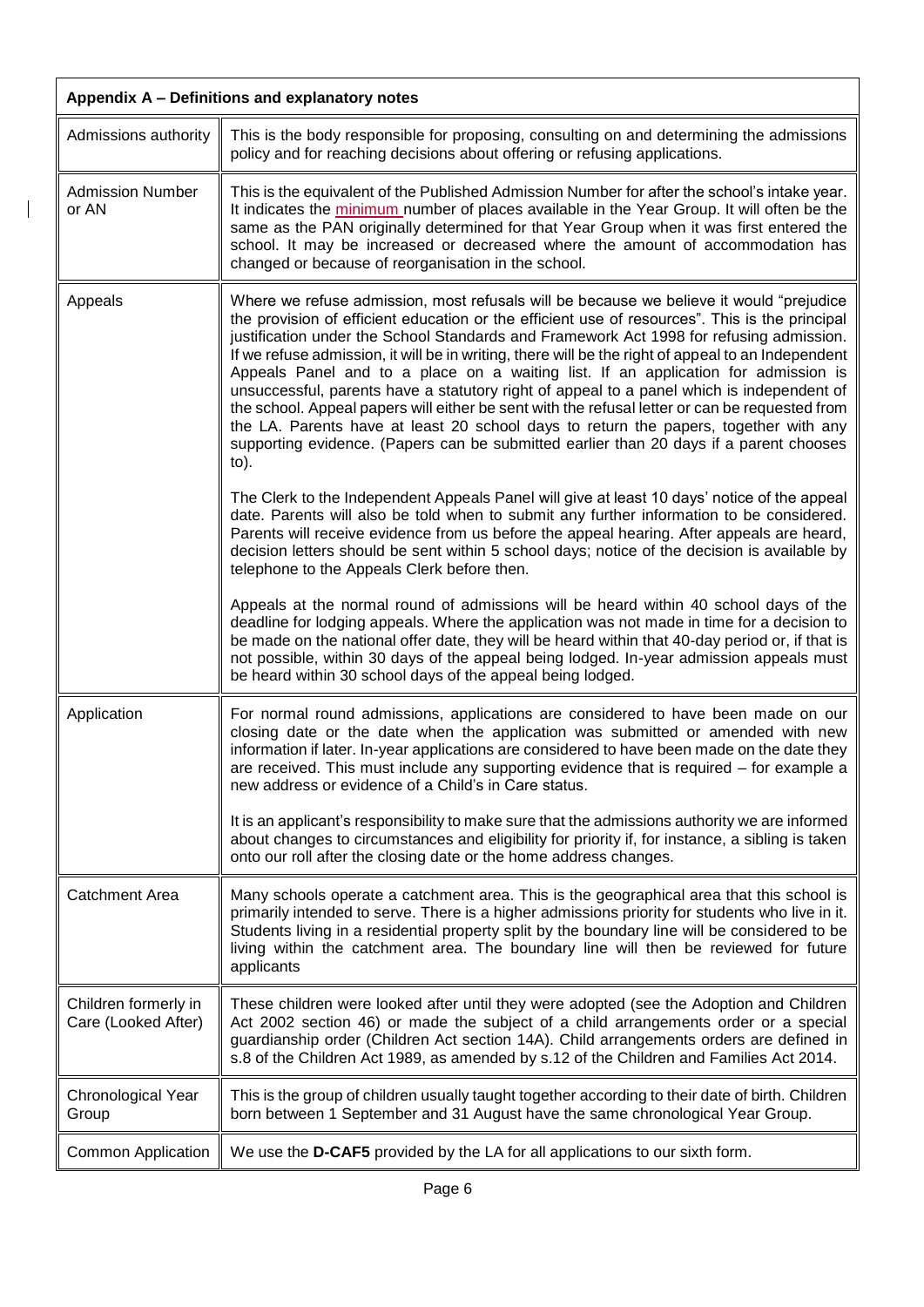| Form                                             |                                                                                                                                                                                                                                                                                                                                                                                                                                                                                                            |
|--------------------------------------------------|------------------------------------------------------------------------------------------------------------------------------------------------------------------------------------------------------------------------------------------------------------------------------------------------------------------------------------------------------------------------------------------------------------------------------------------------------------------------------------------------------------|
| <b>Compulsory School</b><br>Age                  | Children reach compulsory school age and must be in full-time education on the prescribed<br>day following their 5th birthday (or on their fifth birthday if it falls on a prescribed day). The<br>prescribed days are 31 August, 31 December and 31 March.                                                                                                                                                                                                                                                |
| <b>Distance</b><br>measurement                   | Measurements for school admissions purposes are straight-line from home to school. They<br>are based on Devon LA's Geographical Information System, an electronic mapping system.                                                                                                                                                                                                                                                                                                                          |
| Documentary<br>evidence                          | Once a place has been offered to a student, we may ask for evidence of identity – usually<br>a short birth certificate. This may not be necessary where he or she has been on roll at<br>another school in England which can confirm that evidence has been seen at that school.<br>We may also request evidence that an address is genuine or that the person who made an<br>application for admission was legally permitted to do so.                                                                    |
| Education, Health<br>and Care Plans              | An Education, Health and Care Plan is a formal document issued by the Local Authority<br>describing a student's additional needs and how they will be provided for in a school. Any<br>student whose Education, Health and Care Plan names this school will be admitted. This<br>will reduce the number of places available to other students accordingly. For In-Year<br>admissions, the student will be admitted whether or not we have reached the PAN or other<br>Admission Number for the Year Group. |
| <b>Education Transport</b>                       | Applicants should consider how the student will get to school for the whole of their time on<br>roll. They are advised not to rely on lifts, car shares or public service vehicles always being<br>available. Supported transport is provided by the LA for Devon-resident sixth form students<br>who would otherwise not be able to attend here and continue their education. There are<br>eligibility criteria.                                                                                          |
|                                                  | Our admissions straight-line measurement policy does not apply to Devon's school<br>transport decisions. It is possible that this is the closest available school for admissions<br>purposes, using straight-line measurement but not the closest school for the purposes of<br>entitlement to free school transport from the LA.                                                                                                                                                                          |
|                                                  | Students who rely on free transport are strongly advised to check whether there is<br>an entitlement with the Education Transport Team before accepting the offer of a<br>school place.                                                                                                                                                                                                                                                                                                                    |
| <b>Extended schooling</b>                        | Further information on services beyond the normal school day is available from the school<br>office.                                                                                                                                                                                                                                                                                                                                                                                                       |
| Fair Access Protocol                             | All LAs are legally required to operate a Fair Access Protocol across their area and schools<br>must take part in the Protocol. The Protocol does not apply to sixth form admissions.                                                                                                                                                                                                                                                                                                                      |
| Faith<br>oversubscription                        | Schools designated with a designated religious character may give additional priority for<br>admission where faith criteria are met by an applicant.                                                                                                                                                                                                                                                                                                                                                       |
| criteria                                         | We have chosen not to do this.                                                                                                                                                                                                                                                                                                                                                                                                                                                                             |
| Fees and charges                                 | There is no charge for applying for a place here, for admission itself or for the provision of<br>education. We will not request donations before or during the admissions process and any<br>donations made to the school following admission are entirely voluntary. No activities such<br>as school visits are compulsory. A policy on charging for activities is available on request<br>from the school office.                                                                                       |
| <b>General Data</b><br>Protection<br>Regulations | Information about an admissions application will be shared with relevant LAs. Where one<br>parent seeks information about an application or to locate a student, the priority will be to<br>safeguard the student and immediate family. Unless it is established that the non-resident<br>parent may not lawfully receive information, the following information will be shared: that<br>an application has been submitted, the date of the application, name of the applicant and                         |

 $\overline{\phantom{a}}$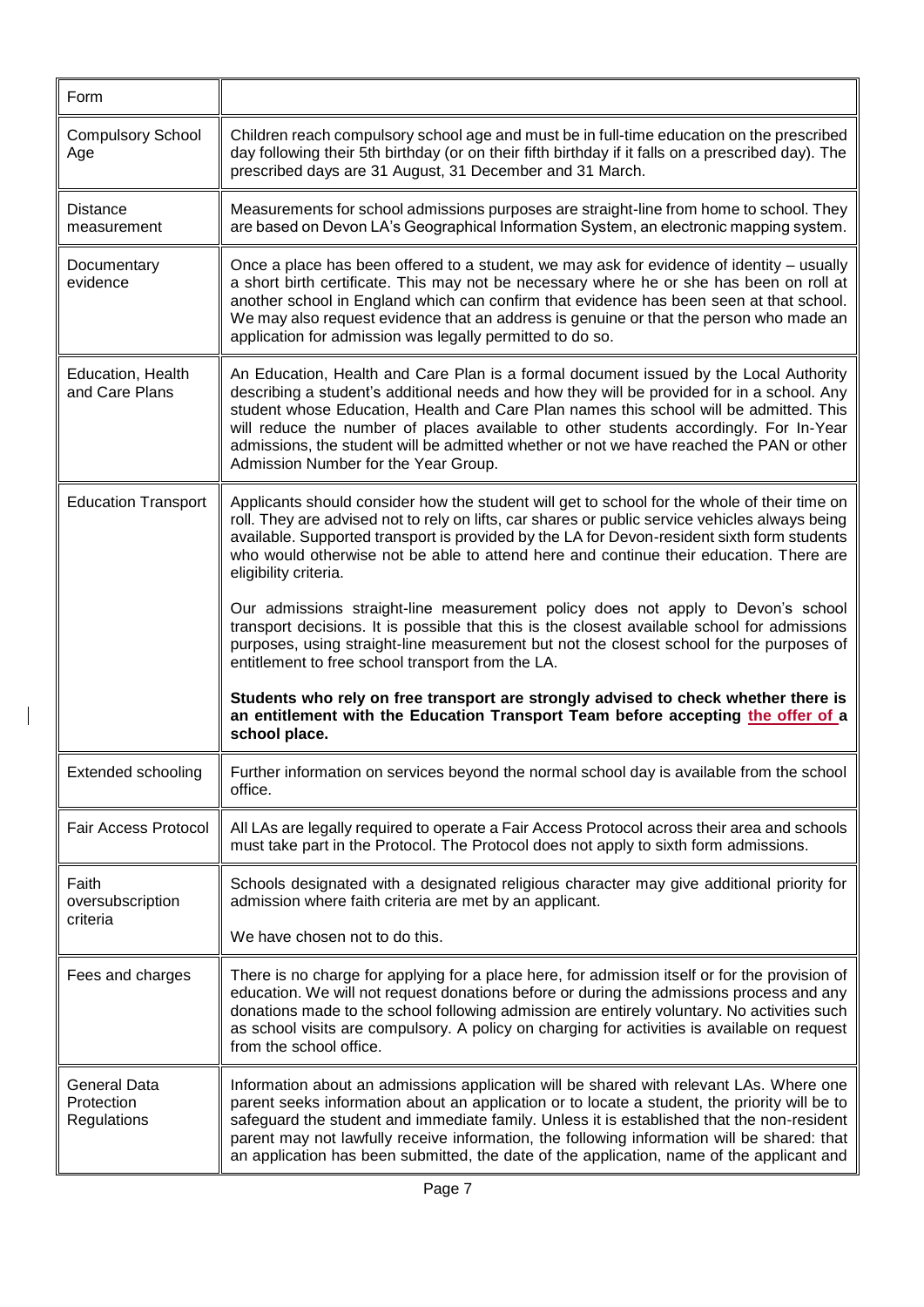|                                 | the outcome.                                                                                                                                                                                                                                                                                                                                                                                                                                                                                                                                                                                                                      |
|---------------------------------|-----------------------------------------------------------------------------------------------------------------------------------------------------------------------------------------------------------------------------------------------------------------------------------------------------------------------------------------------------------------------------------------------------------------------------------------------------------------------------------------------------------------------------------------------------------------------------------------------------------------------------------|
| Home Address                    | Places are offered here based on where the student will attend school, not necessarily<br>where they live when the application is made. If we have vacancies, then it doesn't matter<br>whether the home address is in our catchment - though we will only offer places to a<br>student who will be living close enough to the school to attend daily.                                                                                                                                                                                                                                                                            |
|                                 | The home address is where a student normally lives. Where a student lives with parents<br>with shared parental responsibility, each for part of a week or for one week in turn, the<br>home address is determined using a joint declaration from the parents which may set out<br>the pattern of residence. The address used will be the address from which the student<br>attends school on most mornings in a normal school week.                                                                                                                                                                                               |
|                                 | If no declaration is received, the home address will be the address at which the student is<br>registered with a GP. If this is not possible or is in dispute, any other evidence provided by<br>parents will also be considered in reaching a decision on the home address for admissions<br>purposes. This may be necessary where parents don't agree on the student's home<br>address. Parents are urged to reach agreement or seek a Specific Issues Order from a<br>court to decide which parent should or should not pursue an application. Where they do<br>not, the admissions authority will determine the home address. |
|                                 | Where we ask for evidence of a new address from which a student would attend school,<br>this would often be written confirmation of a house purchase or a formal tenancy<br>agreement. We recognise that some families may be unable to provide this. Parents who<br>can't provide this evidence should contact us or the LA. There is no intention to<br>disadvantage families where there is a genuine reason why evidence cannot be provided.                                                                                                                                                                                  |
| Home-School<br>Agreement        | Admission to school is not conditional on signing a home-school agreement. However, we<br>will ask parents to agree with our Home-School Agreement after students have been<br>offered a place as we believe this is a positive way of promoting greater involvement in a<br>student's education.                                                                                                                                                                                                                                                                                                                                 |
| In-Year admissions              | This is where a student joins the school at any time after the normal round, the first<br>opportunity for admission to Year 12.                                                                                                                                                                                                                                                                                                                                                                                                                                                                                                   |
| <b>Linked School</b>            | A school which works with another to develop curriculum links and to ease transition for<br>students from one school to another.                                                                                                                                                                                                                                                                                                                                                                                                                                                                                                  |
|                                 | There are no linked schools for sixth form admissions purposes.                                                                                                                                                                                                                                                                                                                                                                                                                                                                                                                                                                   |
| <b>Looked After</b><br>Children | These children are Looked After by or provided with accommodation in the exercise of its<br>functions (see the Children Act 1989 section 22(1)) by a local authority.                                                                                                                                                                                                                                                                                                                                                                                                                                                             |
| Member of staff                 | This will be any salaried person employed at this school when the application is made.<br>Where the duties of a member of staff are undertaken at different schools in a federation<br>or chain of schools, there will be admissions priority only at one school. This will be at the<br>member of staff's base school. Where that can't be identified, priority will be at the school<br>where he or she expects to work for most of the time in the current academic year.                                                                                                                                                      |
|                                 | We consider all members of staff as part of the school community. This includes members<br>of staff employed by a third party, whose duties are solely at the school.                                                                                                                                                                                                                                                                                                                                                                                                                                                             |
| Multiple birth<br>siblings      | Random allocation will not be applied to multiple birth siblings (twins and triplets etc.) tied<br>for the final place. We will admit them all and exceed our PAN.                                                                                                                                                                                                                                                                                                                                                                                                                                                                |
| Normal Round<br>Admissions      | This is where a student joins the school at the first opportunity for admission to the Year<br>Group. At this school it is at the beginning of September in Year 12.                                                                                                                                                                                                                                                                                                                                                                                                                                                              |
| Objections to                   | Advice is available from the Office of the Schools Adjudicator on how to object to this policy.                                                                                                                                                                                                                                                                                                                                                                                                                                                                                                                                   |

 $\mathbf I$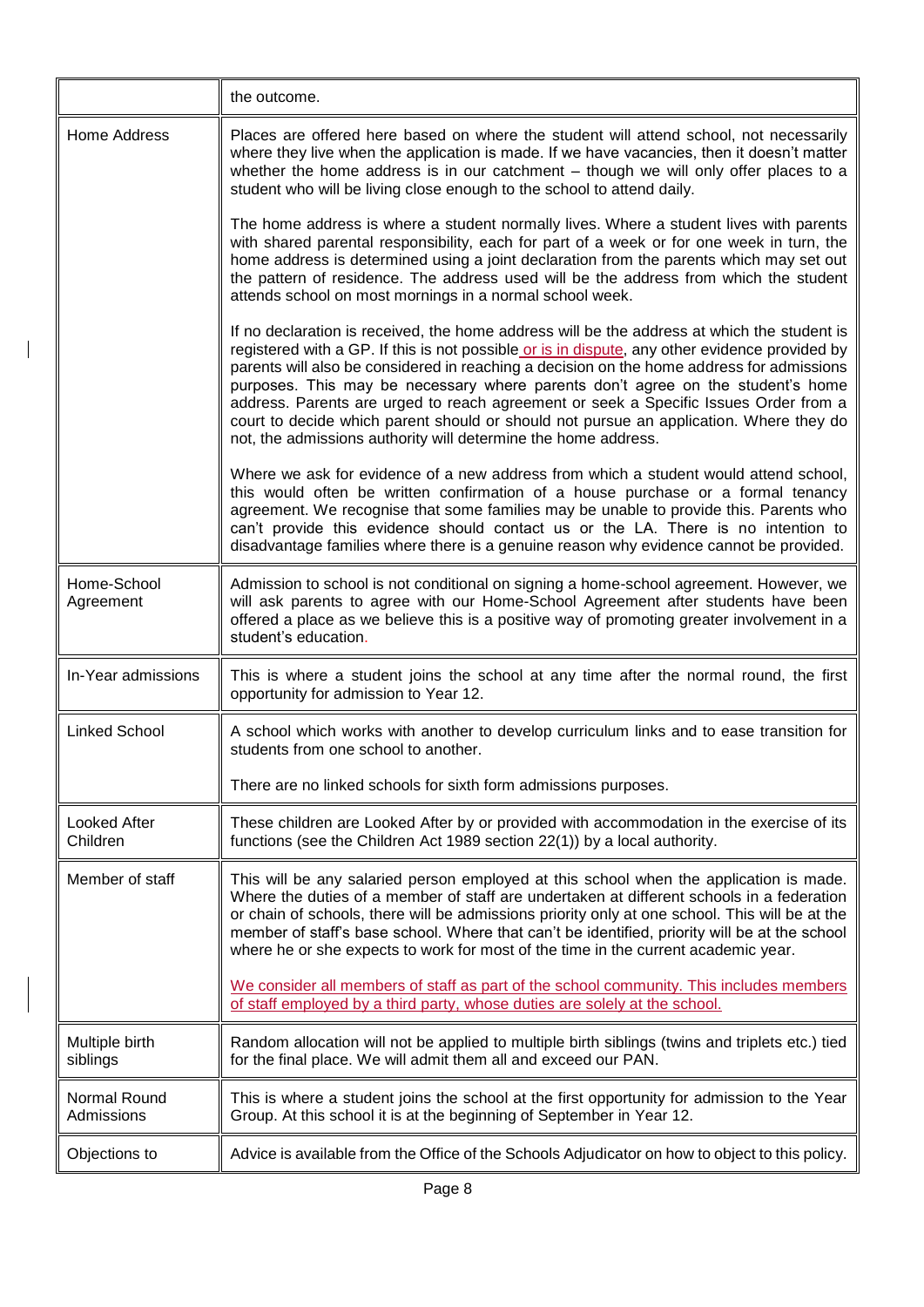<span id="page-8-0"></span>

| admissions policy                                                              | Objections must be made by 15 May 2020.                                                                                                                                                                                                                                                                                                                                                                                                                                                                                                                                                                                                                                                                                                                                                                                                                  |
|--------------------------------------------------------------------------------|----------------------------------------------------------------------------------------------------------------------------------------------------------------------------------------------------------------------------------------------------------------------------------------------------------------------------------------------------------------------------------------------------------------------------------------------------------------------------------------------------------------------------------------------------------------------------------------------------------------------------------------------------------------------------------------------------------------------------------------------------------------------------------------------------------------------------------------------------------|
| <b>Offers</b>                                                                  | When a place is offered, we will assume that it is accepted unless we are told otherwise.<br>We will contact applicants after this to make admission arrangements - if an applicant<br>doesn't confirm the place is required within 10 school days of the offer, we or the LA will<br>contact the applicant again. If there is no response within 5 school days of that contact, the<br>offer may be withdrawn.                                                                                                                                                                                                                                                                                                                                                                                                                                          |
|                                                                                | It is important that when we offer places to some and refuse others we do so fairly and<br>consistently. Where we have reason to believe that false or deliberately misleading<br>information has been provided, we will reconsider the offer using correct information. We<br>may withdraw the offer if it would not have been made with the correct information, even if<br>this is after admission. Places are offered based on the address from which the student will<br>attend school. Accurate information is particularly relevant for addresses. Where we believe<br>it is necessary, we will ask for evidence of a home address before admission. If an applicant<br>believes that this will change before admission, we must be informed. We will require<br>evidence of a new address where this would give a higher priority for admission. |
|                                                                                | Places will only be withdrawn if offered in error, if the applicant has not responded to an<br>offer within a reasonable time or if the offer was obtained through a fraudulent or<br>intentionally misleading application which secured the offer of a place when the response<br>would otherwise have been a refusal.                                                                                                                                                                                                                                                                                                                                                                                                                                                                                                                                  |
| Overseas students                                                              | We will not offer places to students while they are overseas except for those who have a<br>right of abode in this country or a valid visa permitting entry into the country is provided.                                                                                                                                                                                                                                                                                                                                                                                                                                                                                                                                                                                                                                                                |
| Oversubscription<br>criteria                                                   | Where the number of applications exceeds the number of places available in the Year<br>Group, we will use our oversubscription criteria to prioritise applications. They are detailed<br>in the key information section above. They are not relevant where there are vacancies.                                                                                                                                                                                                                                                                                                                                                                                                                                                                                                                                                                          |
| Parent (or carer or<br>guardian)                                               | A parent is any person who has parental responsibility or care of the student. When we say<br>parent, we also mean carer or guardian. Where admission arrangements refer to parents<br>this can mean one parent or both. We may ask for evidence of parental responsibility where<br>a person is acting as a parent but does not hold formal parental responsibility.                                                                                                                                                                                                                                                                                                                                                                                                                                                                                    |
|                                                                                | Sometimes there is a dispute between parents over which school a student should attend.<br>When we take decisions over admission, we will consider imminent court hearings that may<br>have an impact on parental responsibility and living arrangements.                                                                                                                                                                                                                                                                                                                                                                                                                                                                                                                                                                                                |
| Parental disputes                                                              | Occasionally parents may disagree on where the student should be educated. In these<br>cases, we will consider whether either parent has a lawful objection to the wish of the other<br>parent to transfer schools.                                                                                                                                                                                                                                                                                                                                                                                                                                                                                                                                                                                                                                      |
| Prejudice to efficient<br>education                                            | It is lawful to refuse admission where taking another student would cause a prejudice to<br>"efficient education or the efficient use of resources" at this school. This is the point when<br>we would say the Year Group or the class is full. In most cases, prejudice would occur<br>when the Admission Number for the Year Group has been reached but it may also be when<br>a class of mixed Year Groups is full.                                                                                                                                                                                                                                                                                                                                                                                                                                   |
| Published<br><b>Admission Number</b><br>or PAN<br>See also Admission<br>Number | This is the minimum number of places available at the school in Year 12 for external<br>students. In limited circumstances, more will be admitted. It is calculated considering the<br>physical capacity of the school, the level of demand expected from local, in-area students<br>over and above those staying on from our Year 11 and sensible school organisation. Once<br>we set this number, we won't refuse admission for applications below the PAN. If there is<br>unexpectedly high demand and we believe we could admit more students, we will inform<br>the LA and either increase the PAN or admit above-PAN where their circumstances suggest<br>their need to be admitted outweigh prejudice to efficient education.                                                                                                                     |
| Service families                                                               | For children of UK service personnel and other Crown Servants we will consider a family                                                                                                                                                                                                                                                                                                                                                                                                                                                                                                                                                                                                                                                                                                                                                                  |